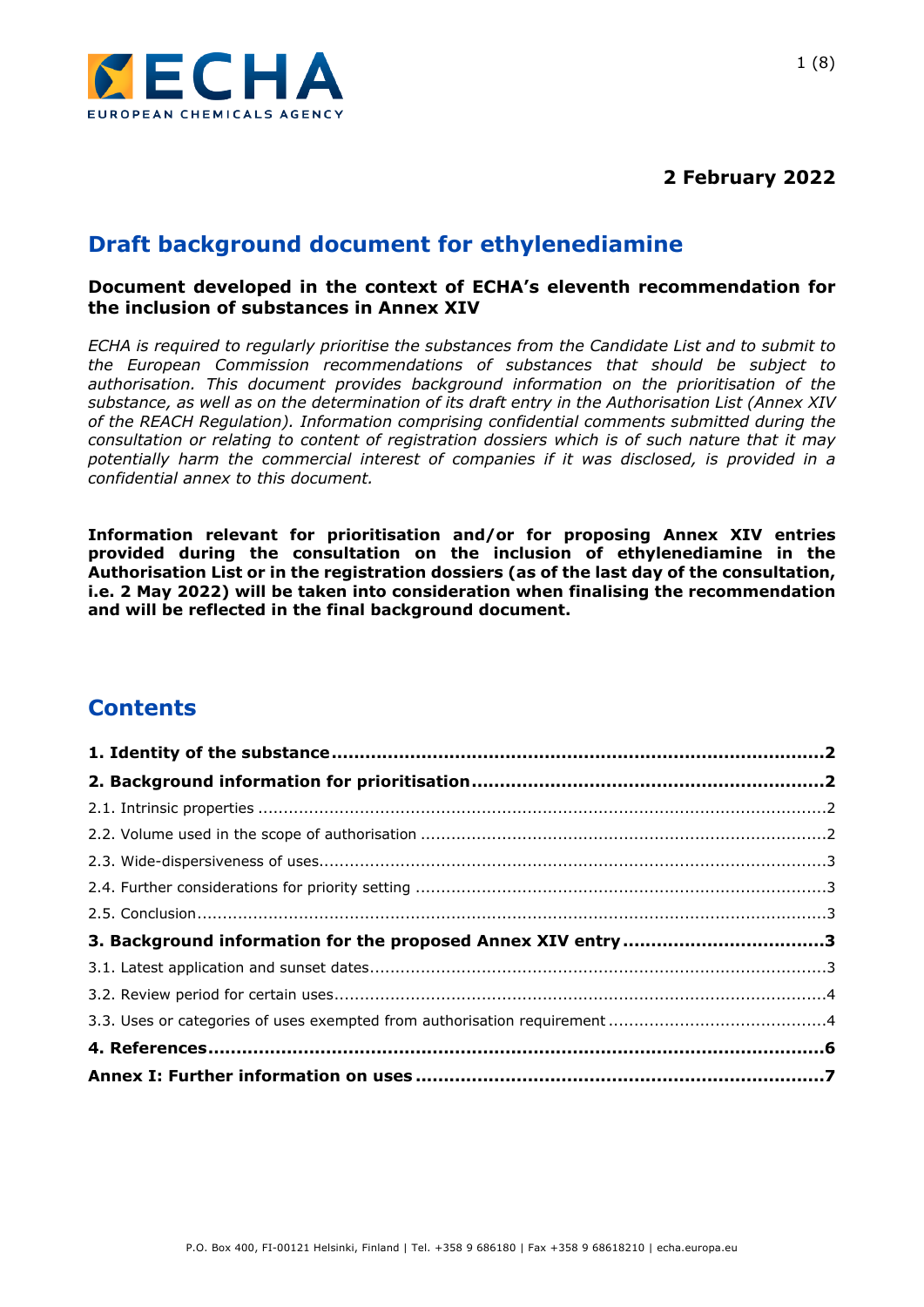# <span id="page-1-0"></span>**1. Identity of the substance**

Identity of the substance as provided in the Candidate List $1$ :

| Name:       | ethylenediamine |
|-------------|-----------------|
| EC Number:  | 203-468-6       |
| CAS Number: | $107 - 15 - 3$  |

# <span id="page-1-1"></span>**2. Background information for prioritisation**

*Priority was assessed by using the General approach for prioritisation of SVHCs for inclusion in the list of substances subject to authorisation2. Results of the prioritisation of all substances included in the Candidate List by July 2021 and not yet recommended or included in Annex XIV of the REACH Regulation is available at*

*[https://echa.europa.eu/documents/10162/17232/prior\\_results\\_cl\\_subst\\_february\\_2022\\_en.pdf](https://echa.europa.eu/documents/10162/17232/prior_results_cl_subst_february_2022_en.pdf).* 

## <span id="page-1-2"></span>**2.1. Intrinsic properties**

Ethylenediamine is classified in Annex VI, part 3, Table 3 (the list of harmonised classification and labelling of hazardous substances) of Regulation (EC) No 1272/2008 as Respiratory Sensitiser cat. 1. Taking into account all available information on the intrinsic properties of ethylenediamine and their adverse effects, it was concluded that the substance can be regarded as substance for which in accordance with Article 57 (f) of REACH there is scientific evidence of probable serious effects to human health which give rise to an equivalent level of concern to those of other substances listed in points (a) to (e) of Article 57. Ethylenediamine was identified as a Substance of Very High Concern (SVHC) according to Article 57 (f) and was therefore included in the Candidate List for authorisation on 27 June 2018, following ECHA's decision ED/61/2018.

## <span id="page-1-3"></span>**2.2. Volume used in the scope of authorisation**

The amount of ethylenediamine manufactured and/or imported into the EU is according to registration data above 10,000 t/y (ECHA, 2021). Part of the registered tonnage is related to monomer imported as part of polymers and is therefore not considered for priority assessment. Some uses appear not to be in the scope of authorisation, such as uses as intermediate and, to the extent the conditions for the generic exemption are met, uses in scientific research and development.

Taking into account the information on the volume corresponding to those uses provided in registrations, the volume in the scope of authorisation is estimated to be  $>10,000$  t/y.

More detailed information on the main uses and the relative share of the total tonnage is provided in section 1 of Annex I.

<sup>&</sup>lt;sup>1</sup> For further information please refer to the Candidate List and the respective support document at <https://www.echa.europa.eu/candidate-list-table>.

<sup>2</sup> Document can be accessed at [https://echa.europa.eu/documents/10162/17232/recom\\_gen\\_approach\\_svhc\\_prior\\_2020\\_en.pdf](https://echa.europa.eu/documents/10162/17232/recom_gen_approach_svhc_prior_2020_en.pdf)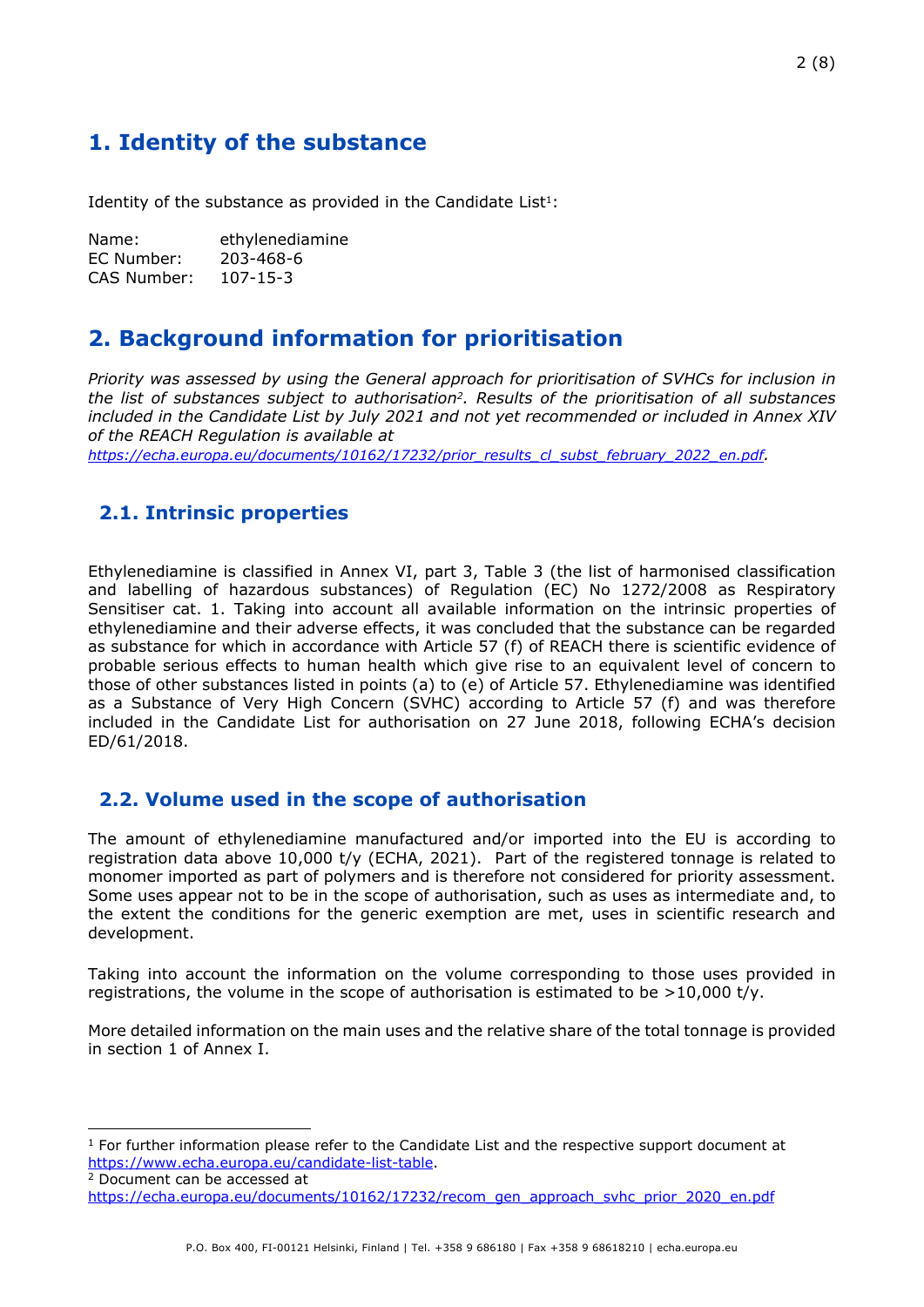## <span id="page-2-0"></span>**2.3. Wide-dispersiveness of uses**

Registered uses of ethylenediamine in the scope of authorisation include uses at industrial sites (e.g. use as processing aid / scavenging agent in refinery streams / corrosion inhibitors; use as process additive) and uses by professional workers (e.g. use as process additive or corrosion inhibitor, use in control of odour emission).

According to registrations the substance is used in plastic articles. Furthermore, the substance has been reported for use in consumer mixtures in the Nordic Product Registers (SPIN database) every year for more than 15 years (last year disseminated: 2019). The use in consumer mixtures is not confirmed in registration dossiers.

More detailed information on uses is provided in section 1 of Annex I.

## <span id="page-2-1"></span>**2.4. Further considerations for priority setting**

None.

## <span id="page-2-2"></span>**2.5. Conclusion**

| Verbal descriptions and scores |                  |                                       | Total score   |
|--------------------------------|------------------|---------------------------------------|---------------|
| Inherent                       | Volume (V)       | Wide dispersiveness of uses (WDU)     |               |
| properties (IP)                |                  |                                       | (= IP + V +   |
|                                |                  |                                       | WDU)          |
|                                | The amount of    | Ethylenediamine is used at industrial | $28 - 31$     |
| The substance                  | ethylenediamine  | sites and by professional workers.    | (middle value |
| has respiratory                | used in the      |                                       | 30)           |
| sensitising                    | scope of         | Initial score: 10                     |               |
| properties with                | authorisation is |                                       |               |
| effects to human               | above 10,000     | Furthermore, the substance is used in |               |
| health meeting                 | t/y.             | plastic articles and may be used in   |               |
| the criteria of                |                  | consumer mixtures.                    |               |
| Article 57 (f)                 | Score: 15        |                                       |               |
|                                |                  | Refined score: 12-15                  |               |
| Score: 1                       |                  |                                       |               |
|                                |                  |                                       |               |

#### *Conclusion*

On the basis of the prioritisation criteria, ethylenediamine receives priority among the substances on the Candidate List (see link to the prioritisation results above)*.* Therefore, it is proposed to prioritise ethylenediamine for inclusion in Annex XIV.

# <span id="page-2-3"></span>**3. Background information for the proposed Annex XIV entry**

## <span id="page-2-4"></span>**3.1. Latest application and sunset dates**

ECHA proposes the following transitional arrangements:

```
Latest application date (LAD): Date of inclusion in Annex XIV plus 18, 21 or 24
```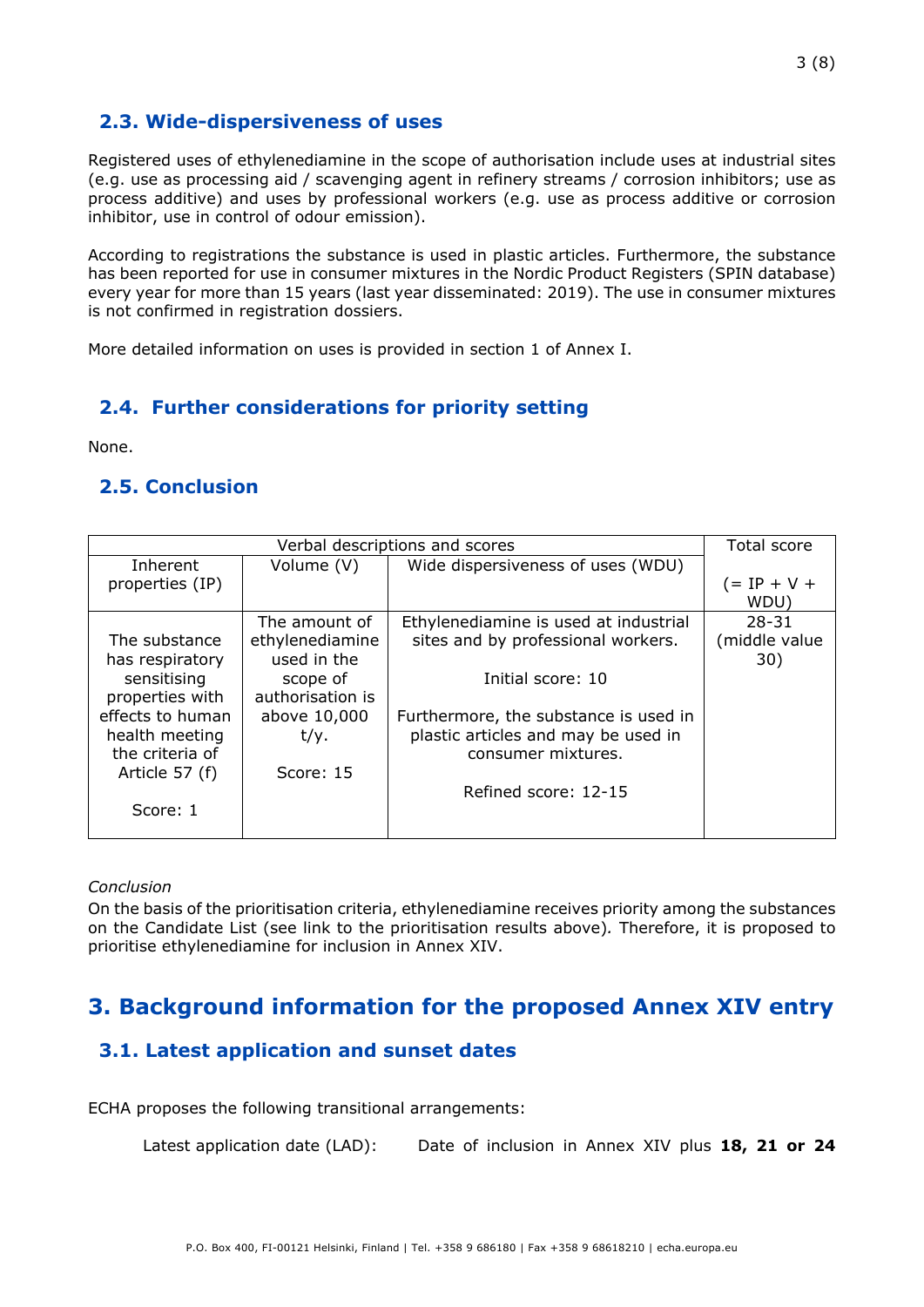#### **months**

#### Sunset date: 18 months after LAD

ECHA will make the final LAD allocation when finalising the recommendation and will use all available relevant information including that received in the consultation. ECHA will apply the Annex XIV entries approach<sup>3</sup> and the criteria described in the implementation document<sup>4</sup>. According to these documents, substances for which the available information indicates a relatively high number of uses and/or complex supply chain(s) are allocated to the "later" LAD slots.

A summary of the information currently available is provided in section 2 of Annex I*.* 

The time needed to prepare an authorisation application of sufficient quality has been estimated to require 18 months in standard cases. When setting the LADs ECHA has also to take into account the anticipated workload of ECHA's Committees and Secretariat to process authorisation applications. This is done by allocating the substances proposed to be included in the final recommendation in slots, normally 3, and setting the application dates with 3 months intervals in between these slots (standard LAD slots: 18, 21 and 24 months).

For substances to be included in the  $11<sup>th</sup>$  recommendation, ECHA sees currently no reason to deviate from these standard LAD slots.

## <span id="page-3-0"></span>**3.2. Review period for certain uses**

ECHA proposes not to include in Annex XIV any review period for ethylenediamine.

In general, ECHA does not propose any upfront specific review periods in its draft recommendations for inclusion in the Authorisation List. Setting review periods in Annex XIV for any uses would require that ECHA had access to adequate information on different aspects relevant for a decision on the review period. Such information is generally not available to ECHA at the recommendation step. It is to be stressed that, in the next step of the authorisation process, i.e. during the decision on whether authorisation is granted based on specific applications by manufacturers, importers or downstream users of the substance, all authorisation decisions will include specific review periods which will be based on concrete casespecific information provided in the applications for authorisation.

## <span id="page-3-1"></span>**3.3. Uses or categories of uses exempted from authorisation requirement**

#### **3.3.1 Exemption under Article 58(2)**

ECHA proposes not to recommend exemptions for uses of ethylenediamine on the basis of Article 58(1)(e) in combination with Article 58(2) of the REACH Regulation.

According to Article 58(2) of REACH it is possible to exempt from the authorisation requirement uses or categories of uses '*provided that, on the basis of the existing specific Community legislation imposing minimum requirements relating to the protection of human health or the environment for the use of the substance, the risk is properly controlled*'.

<sup>&</sup>lt;sup>3</sup> General approach can be accessed at

[https://echa.europa.eu/documents/10162/17232/recom\\_gen\\_approach\\_draft\\_axiv\\_entries\\_2020\\_en.pdf/](https://echa.europa.eu/documents/10162/17232/recom_gen_approach_draft_axiv_entries_2020_en.pdf/) <sup>4</sup> Practical implementation document can be accessed at

[https://echa.europa.eu/documents/10162/17232/recom\\_gen\\_approach\\_draft\\_axiv\\_entries\\_impl\\_doc\\_20](https://echa.europa.eu/documents/10162/17232/recom_gen_approach_draft_axiv_entries_impl_doc_2020_en.pdf) [20\\_en.pdf](https://echa.europa.eu/documents/10162/17232/recom_gen_approach_draft_axiv_entries_impl_doc_2020_en.pdf)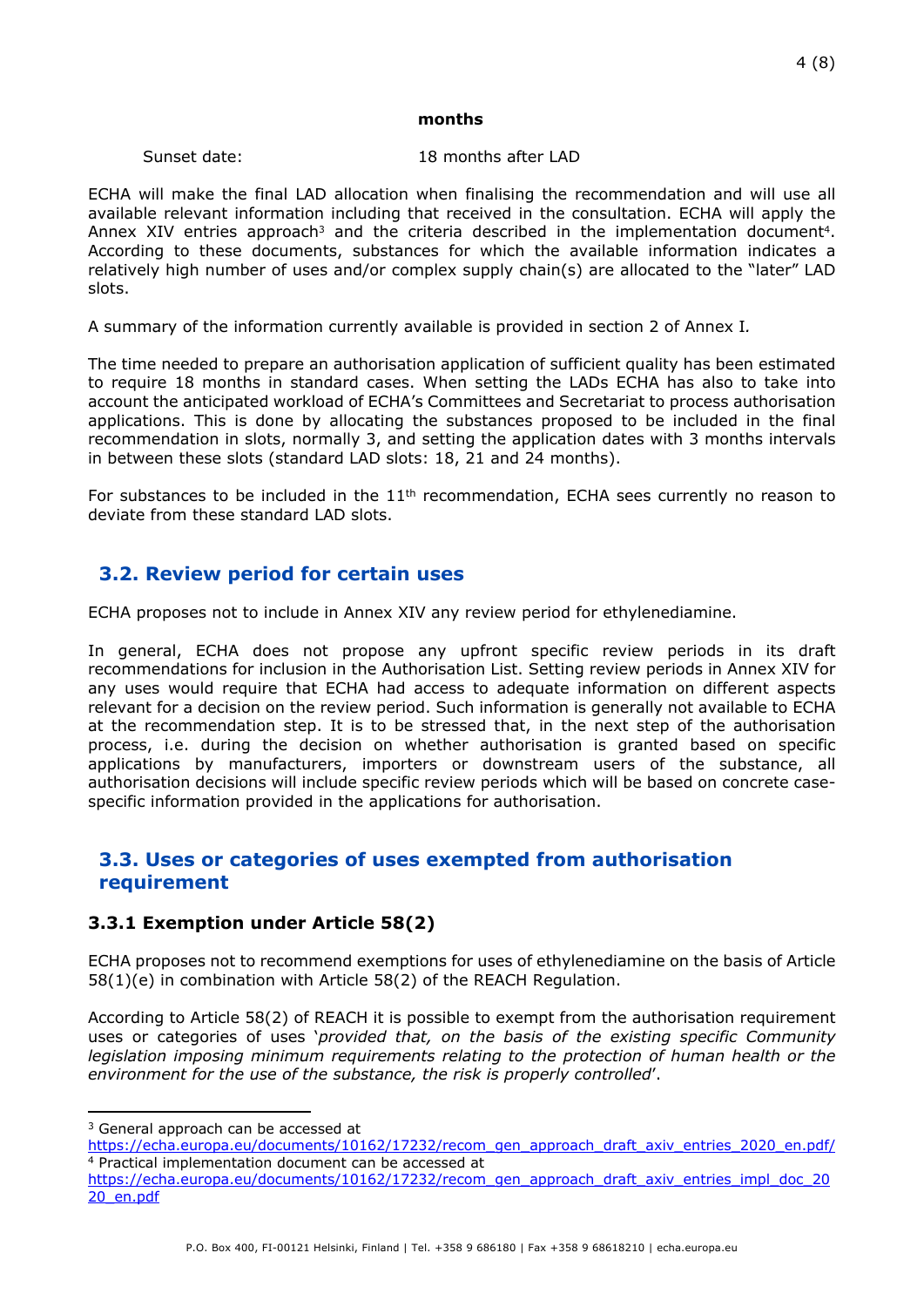ECHA considers the following elements in deciding whether to recommend an exemption of a use of a substance:

- There is existing EU legislation (i.e., rules of law adopted by a European Union entity intended to produce binding effects) addressing the specific use (or categories of use) that is proposed to be exempted;
- The existing EU legislation properly controls the risks to human health and/or the environment from the use of the substance arising from the intrinsic properties of the substance that are specified in Annex XIV; generally, the legislation in question should specifically refer to the substance to be included in Annex XIV either by naming the substance or by referring to a group of substances that is clearly distinct from other substances;
- The existing EU legislation imposes minimum requirements for the control of risks of the use. The piece of legislation (i) has to define the minimum standard to be adopted in the interest of public health or the environment and (ii) allows EU Member States to impose more stringent requirements than the specific minimum requirements set out in the EU legislation in question. Legislation setting only a general framework of requirements or the aim of imposing measures or not clearly specifying the actual type and effectiveness of measures to be implemented is not regarded as sufficient to meet the requirements under Article 58(2). Furthermore, it can be implied from the REACH Regulation that attention should be paid as to whether and how the risks related to the life-cycle stages resulting from the uses in question (i.e. service-life of articles and waste stage(s), as relevant) are covered by the legislation.

*Where interested parties are considering making a request for exemption from authorisation under Art. 58(2) for a particular use, it is strongly recommended that they take into account ECHA's previous responses to Art. 58(2) exemption requests5. It is noted that any Art. 58(2) request is assessed case-by-case.*

*Furthermore, it should be noted that if a use falls under the generic exemptions from authorisation6, there is no need to propose an additional specific exemption.*

### **3.3.2 Exemption of product and process oriented research and development (PPORD)**

ECHA proposes not to recommend to include in Annex XIV any exemption from authorisation for the use of ethylenediamine for PPORD.

So far, ECHA has not considered it appropriate to recommend specific exemptions for PPORD for any substance. ECHA notes that an operator may use a substance included in Annex XIV for a PPORD activity if that operator has obtained authorisation for that use of the substance in accordance with Articles 60 to 64 of the REACH Regulation.

No PPORD notifications have been submitted for ethylenediamine 7.

 $5$  See analysis of most relevant pieces of legislation e.g. in sections C.2.8 – C.2.12 in [https://echa.europa.eu/documents/10162/17232/8th\\_recom\\_respdoc\\_methylpyrrolidone\\_en.pdf](https://echa.europa.eu/documents/10162/17232/8th_recom_respdoc_methylpyrrolidone_en.pdf), or in section C.2 in

[https://echa.europa.eu/documents/10162/17232/9th\\_recom\\_respdoc\\_lead\\_stabilisers\\_en.pdf](https://echa.europa.eu/documents/10162/17232/9th_recom_respdoc_lead_stabilisers_en.pdf) including references given therein

<sup>6</sup> Generic exemptions from the authorisation requirement:

[https://echa.europa.eu/documents/10162/17232/generic\\_exempt\\_auth\\_2020\\_en.pdf](https://echa.europa.eu/documents/10162/17232/generic_exempt_auth_2020_en.pdf) 7 As of 1 August 2021.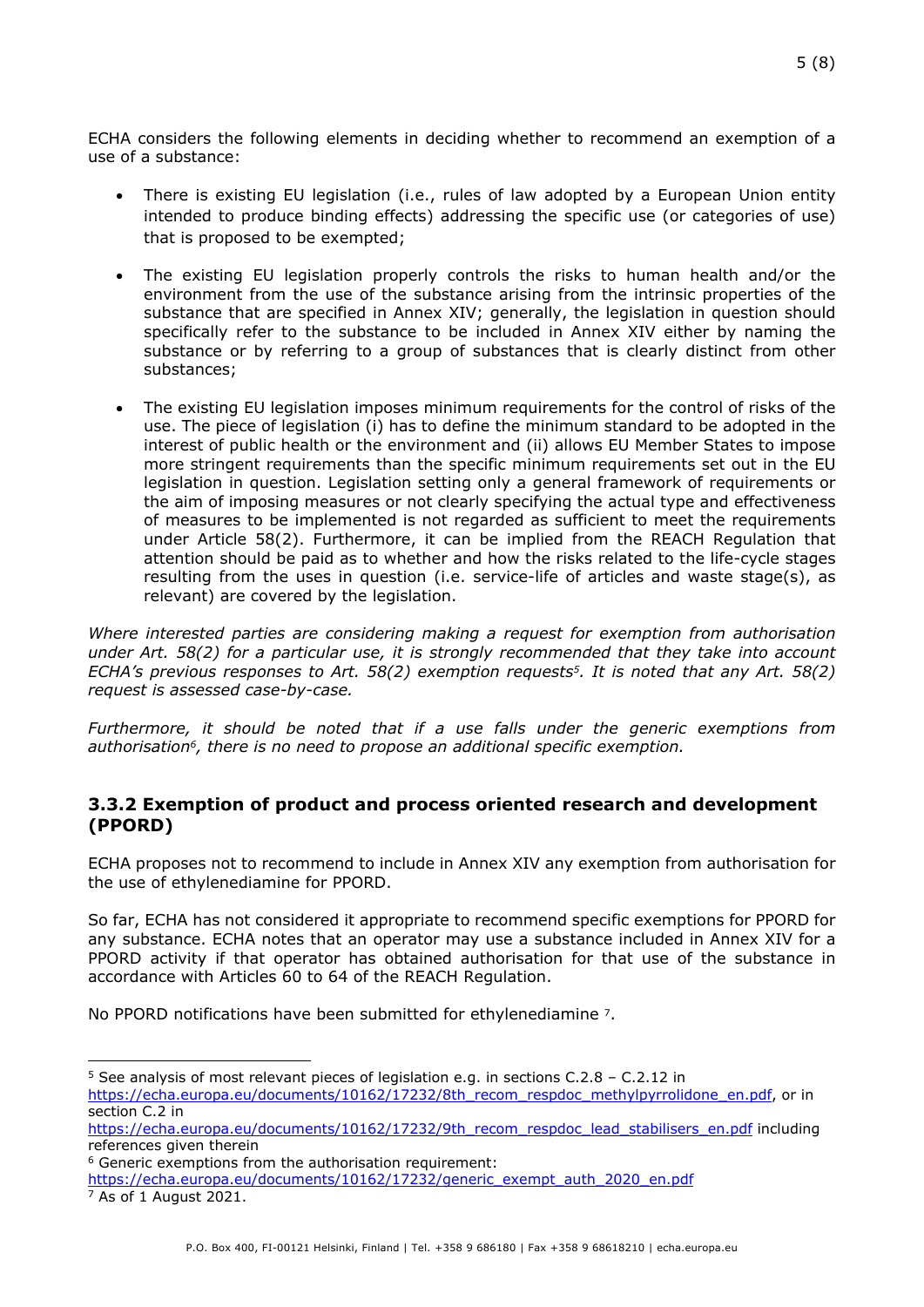# <span id="page-5-0"></span>**4. References**

Annex XV SVHC report (2018): Proposal for identification of a substance of very high concern on the basis of the criteria set out in REACH Article 57. Ethylenediamine (ethane-1,2 diamine). Submitted by European Chemicals Agency (ECHA) at the request of the European Commission, February 2018.

> [https://www.echa.europa.eu/documents/10162/9331faab-92e5-d09a-9239](https://www.echa.europa.eu/documents/10162/9331faab-92e5-d09a-9239-abb318bce0e5) [abb318bce0e5](https://www.echa.europa.eu/documents/10162/9331faab-92e5-d09a-9239-abb318bce0e5)

ECHA (2021): Ethylenediamine. ECHA's dissemination website on registered substances. Accessed on 1 August 2021.

<https://echa.europa.eu/search-for-chemicals>

RCOM (2018): Comments on an Annex XV dossier for identification of a substance as SVHC and responses to these comments. 15 May 2018.

> [https://www.echa.europa.eu/web/guest/registry-of-svhc-intentions/-](https://www.echa.europa.eu/web/guest/registry-of-svhc-intentions/-/dislist/details/0b0236e18156fa71) [/dislist/details/0b0236e18156fa71](https://www.echa.europa.eu/web/guest/registry-of-svhc-intentions/-/dislist/details/0b0236e18156fa71)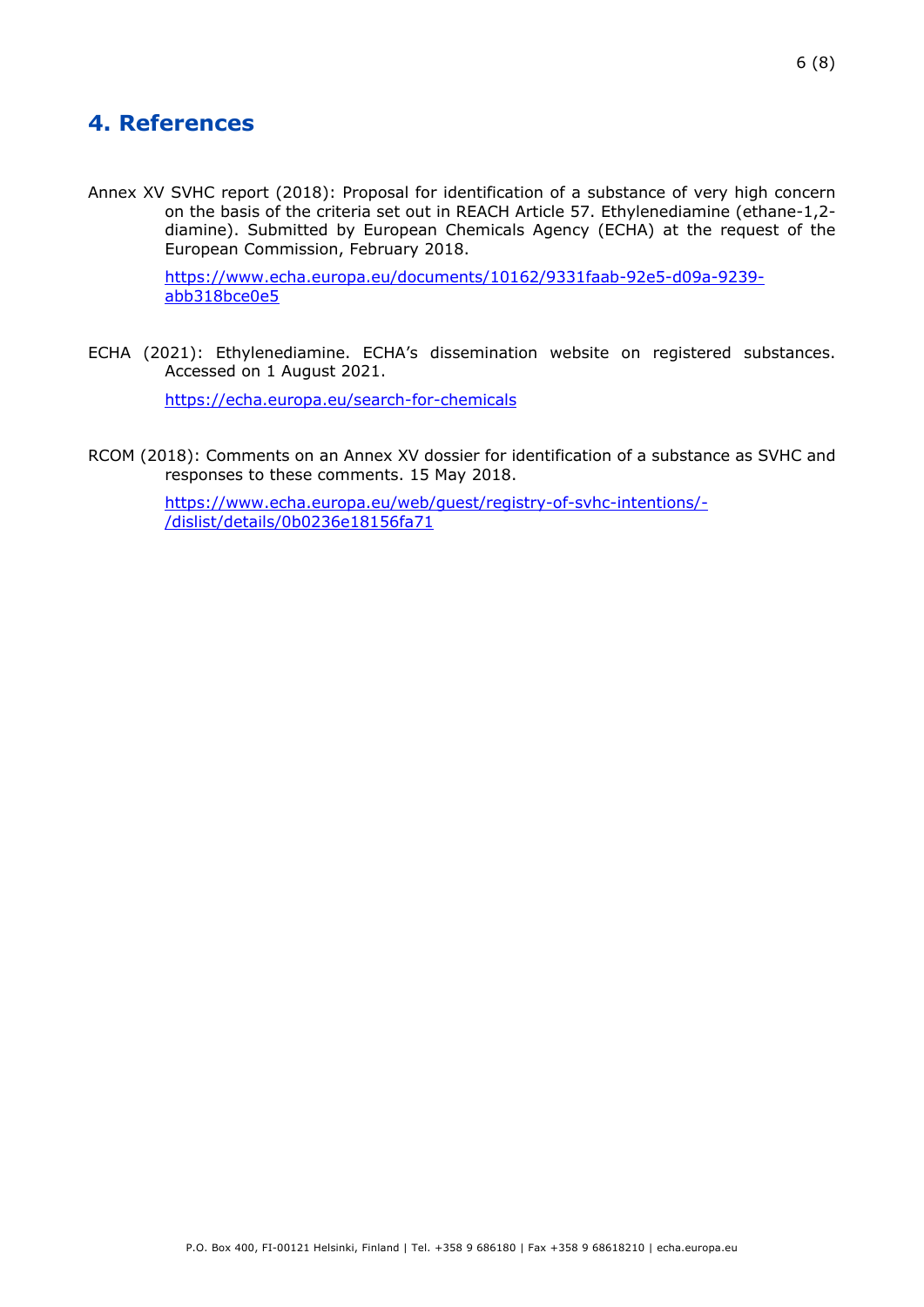# <span id="page-6-0"></span>**Annex I: Further information on uses**

## **1. Detailed information on uses**

The amount of ethylenediamine manufactured and/or imported into the EU is according to registration data above 10,000 t/y (ECHA, 2021). A significant share of the total tonnage for use in the EU is for intermediate uses and would therefore fall outside the scope of authorisation. In 2018, the Ethylene Amines REACH consortium commenting during the SVHC public consultation (RCOM, 2018) indicated having conducted a survey leading to the conclusion that 92% of ethylenediamine was used as intermediate. However, the survey was flagged as not being complete and information is lacking to assess the representativity of the outcome. Based on information currently available in registration dossiers, the volume in the scope of authorisation is estimated to be  $>10,000$  t/v.

The substance is reported in registration dossiers for professional uses e.g. use as process additive or corrosion inhibitor and use in control of odour emission. Professional use as monomer in epoxy, poly urethane and other polymers is also reported for applications in adhesives and coatings. It is to be noted that these registered uses by professional workers are not considered intermediate use and therefore are in the scope of authorisation. The volume for professional uses has been claimed to be low by the REACH consortium (RCOM, 2018) with no further precision of the exact tonnage. There is no information available in registrations on volumes.

There is uncertainty on possible consumer uses. The substance has been reported for use in consumer mixtures in the Nordic Product Registers (SPIN database) every year for more than 15 years (last year disseminated: 2019). However, the use in consumer mixtures is not confirmed in registration dossiers.

Information from registrations, further substantiated by information from the SCIP database (ECHA, 2021) indicates that the substance is present in articles. Some registrants report article service-life (plastic articles). It is assumed that the concentration of ethylenediamine in those articles is above 0.1 % (w/w).

## **2. Structure and complexity of supply chains**

The following assumptions are made based on currently available information and will be used, together with any relevant information from consultation, to allocate the substance group to a specific LAD slot in the final recommendation.

Ethylenediamine is manufactured and/or imported by a limited number of registrants. No precise and up-to-date information is available on the number of industrial sites where the substances is currently used. According to the Annex XV SVHC report (2018), approximately 22 of 149 ethylenediamine suppliers are based in the EU or EEA countries.

The supply chain can be characterised<sup>8</sup> by the following actors: formulators, users at industrial sites, and professional workers, consumer, articles producers, articles assemblers (multi-layer assembling chain) (relevant life cycle stages: F, IS, PW, and C, SL). Uncertainty remains on possible consumer uses.

Ethylenediamine seems to be used in the following product categories: Adhesives, sealants, coatings, paints, thinners, paint removes, fuels, heat transfer and hydraulic fluids, ph-regulators,

<sup>8</sup> Categories listed here after (life cycle stage, SU, PC and AC) make reference to the use descriptor system described in ECHA's guidance on use description: [https://echa.europa.eu/documents/10162/17224/information\\_requirements\\_r12\\_en.pdf](https://echa.europa.eu/documents/10162/17224/information_requirements_r12_en.pdf)